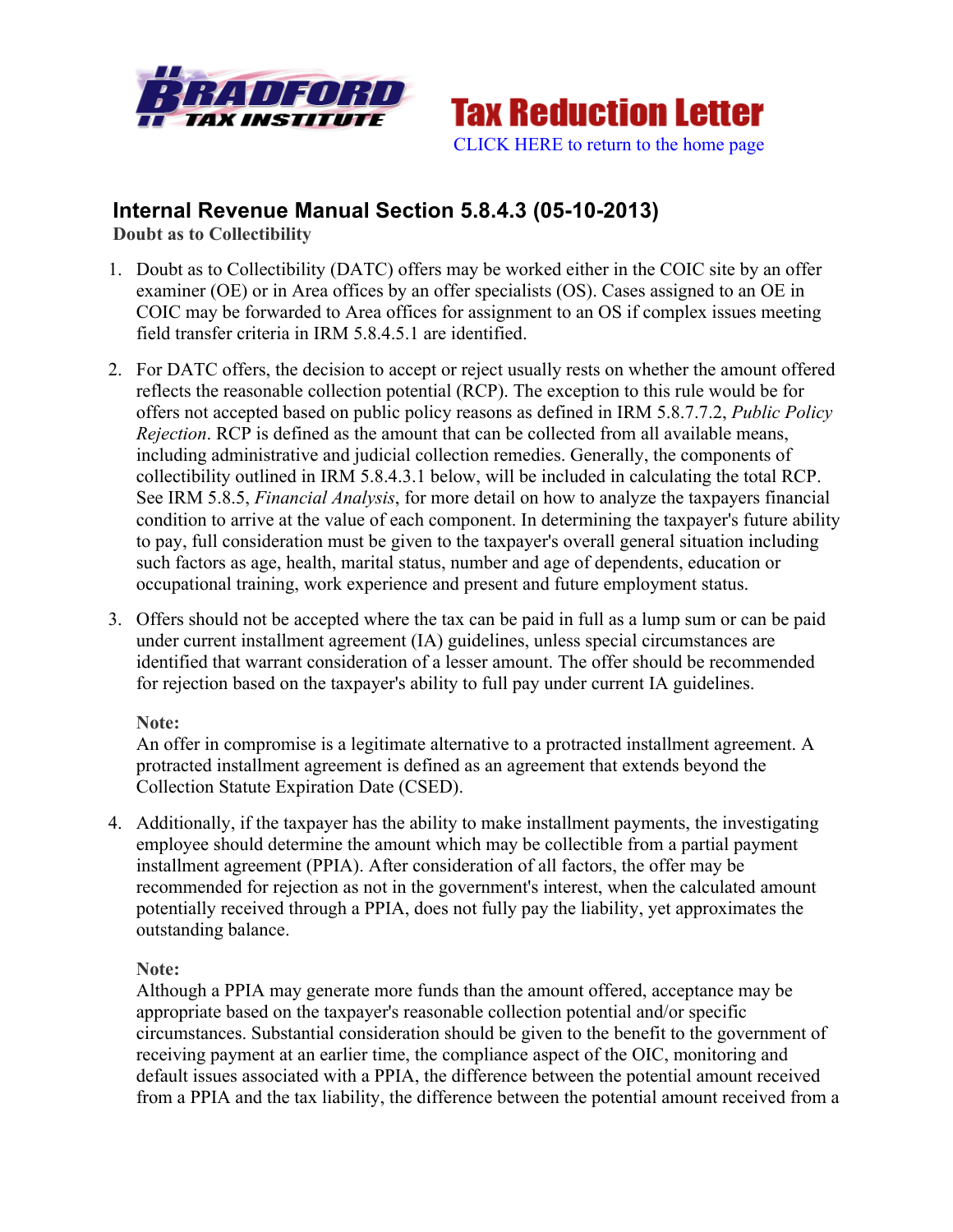PPIA and the offer amount, the taxpayers gross income and family size, and anticipated changes in the taxpayer's income or expenses.

# **Example:**

The outstanding tax liability is \$ 50,000 and the taxpayer submitted an offer in the amount of \$ 15,000. The taxpayer is unable to full pay via an IA within the CSED, yet a PPIA would collect \$25,000. Although the amount potentially collectible via the PPIA would exceed the offer amount, the taxpayer's offer should be accepted unless other circumstances, i.e. public policy, weigh against acceptance.

# **Example:**

The outstanding tax liability is \$ 200,000 and the taxpayer submitted an offer in the amount of \$ 18,000. The taxpayer is unable to fully pay the tax liability via an IA within the CSED. The taxpayer's RCP is based solely on their future income of \$1,500 per month. Based on the calculation of RCP the taxpayer's offer may be acceptable, yet there remains over 9 years on the CSED, so the government would potentially receive over \$ 160,000 from a PPIA. In this instance, the difference between the potentially acceptable offer amount and the amount received via a PPIA is such that acceptance of the taxpayer's offer is not in the government's interest. The offer should be rejected on that basis.

5. To determine if the taxpayer can full pay, the calculation must be based on the balance due of all outstanding liabilities at the time the offer is received.

#### **5.8.4.3.1 (04-30-2015) Components of Collectibility**

| <b>Components</b>    | <b>Definition</b>                                                                                                                                                                                                                                                                                                                                                                                    |
|----------------------|------------------------------------------------------------------------------------------------------------------------------------------------------------------------------------------------------------------------------------------------------------------------------------------------------------------------------------------------------------------------------------------------------|
| Assets               | The amount collectible from the taxpayer's net realizable                                                                                                                                                                                                                                                                                                                                            |
|                      | equity in assets.                                                                                                                                                                                                                                                                                                                                                                                    |
|                      | The amount collectible from the taxpayer's expected future                                                                                                                                                                                                                                                                                                                                           |
|                      | income after allowing for payment of necessary living                                                                                                                                                                                                                                                                                                                                                |
|                      | expenses.                                                                                                                                                                                                                                                                                                                                                                                            |
|                      | For Lump Sum Cash offers, project for the next 12 months                                                                                                                                                                                                                                                                                                                                             |
|                      | or the remaining statutory period, whichever is less;                                                                                                                                                                                                                                                                                                                                                |
| <b>Future Income</b> | Note:<br>Any lump sum cash offer which meets the exception<br>criteria discussed in IRM $5.8.1.9.4(3)$ in which payment<br>terms exceed five months should have expected future<br>income calculated over 24 months or the remaining<br>statutory period, whichever is less.<br>For Periodic Payment offers, project for the next 24 months<br>or the remaining statutory period, whichever is less. |
|                      | The amount we could expect to collect from third parties                                                                                                                                                                                                                                                                                                                                             |
|                      | Amount Collectible from third through administrative or judicial action. For example,                                                                                                                                                                                                                                                                                                                |
| parties              | amounts collectible through a transferee assessment, nominee                                                                                                                                                                                                                                                                                                                                         |
|                      | lien, or suit to set aside a fraudulent conveyance.                                                                                                                                                                                                                                                                                                                                                  |

1. The following four components of collectibility will ordinarily be included in calculating the RCP for offer purposes: